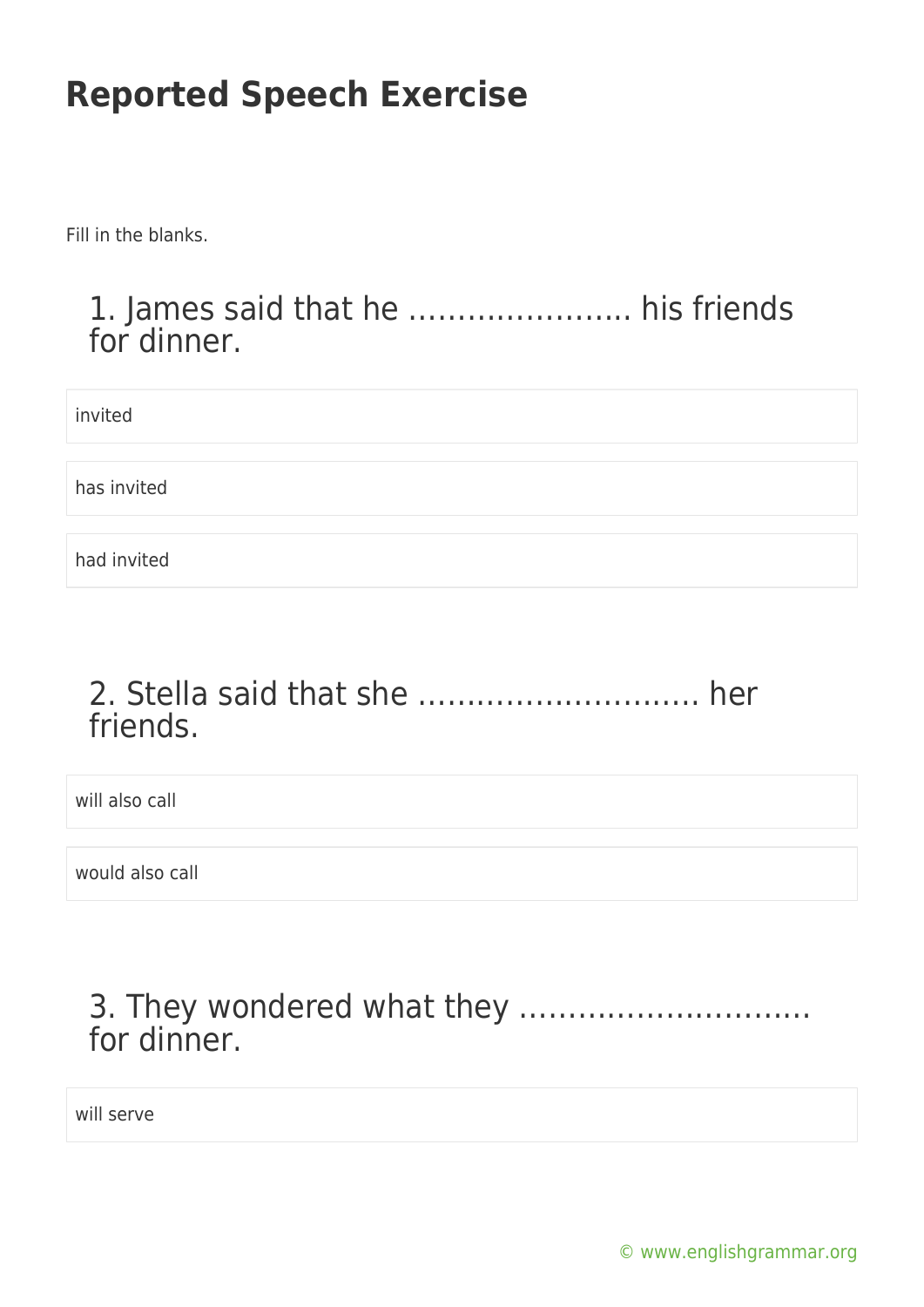would serve

## 4. Mother asked what I ……………………….. in my room.

am doing

was doing

have been doing

## 5. I warned him ……………………………. careful.

to be

being

#### 6. She cried that there …………………………. a cockroach on her table.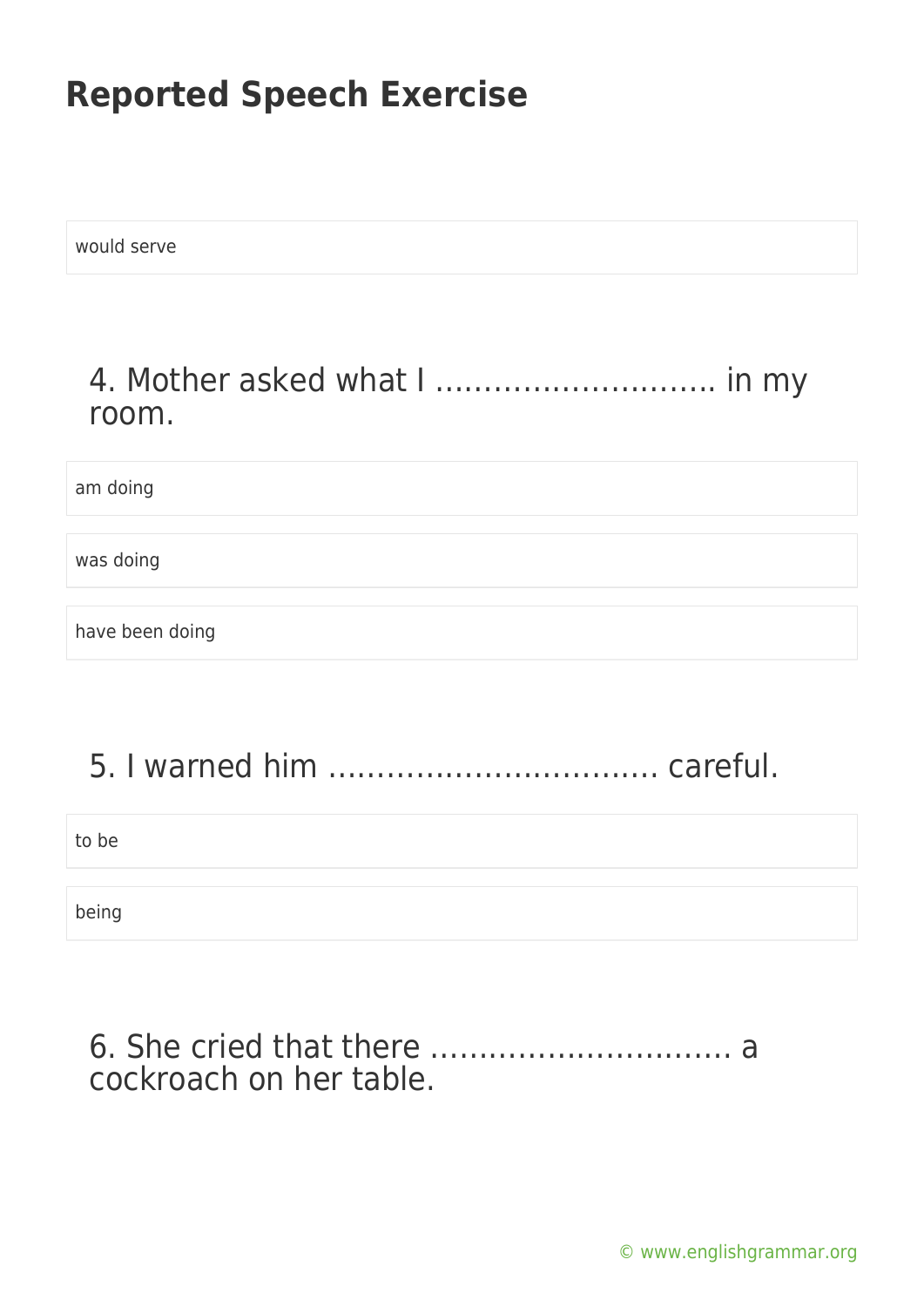| IS   |  |
|------|--|
|      |  |
| was  |  |
|      |  |
| were |  |

## 7. She replied that she ……………………….

is reading

was reading

has been reading

## 8. She asked me if she ………………………… a message with me.

can leave

could leave

will leave

[© www.englishgrammar.org](https://www.englishgrammar.org/)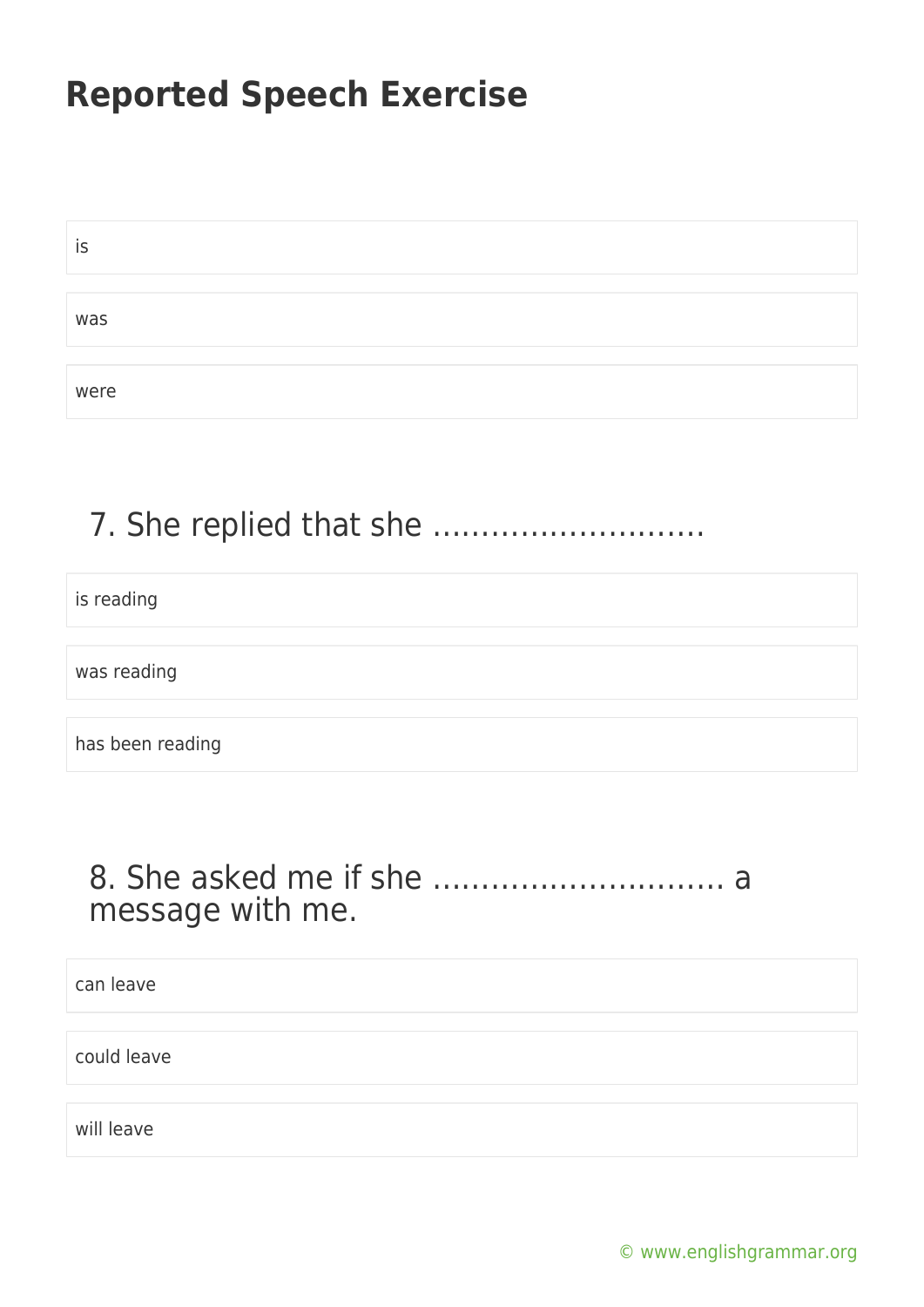9. The child said that she ………………………. afraid.

| is       |  |
|----------|--|
|          |  |
| was      |  |
|          |  |
| has been |  |

#### 10. The doctor recommended that I ……………………………… increase my intake of fruits and vegetables.

| will   |  |
|--------|--|
|        |  |
| would  |  |
|        |  |
| should |  |

# 11. She cried that she …………………………..

is duped